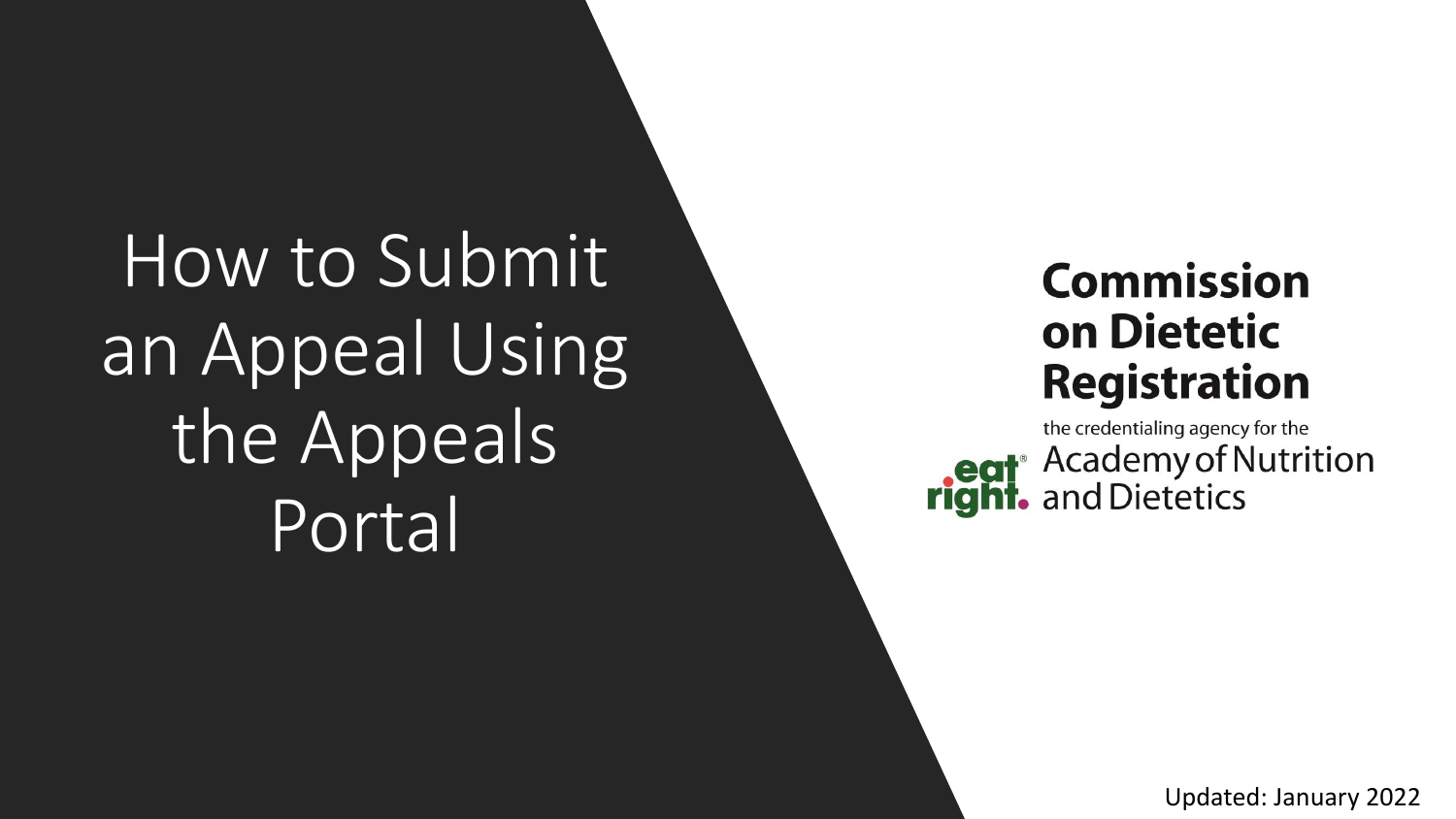# Step 1: Go to [www.cdrnet.org](http://www.cdrnet.org/) and select "myCDR login"

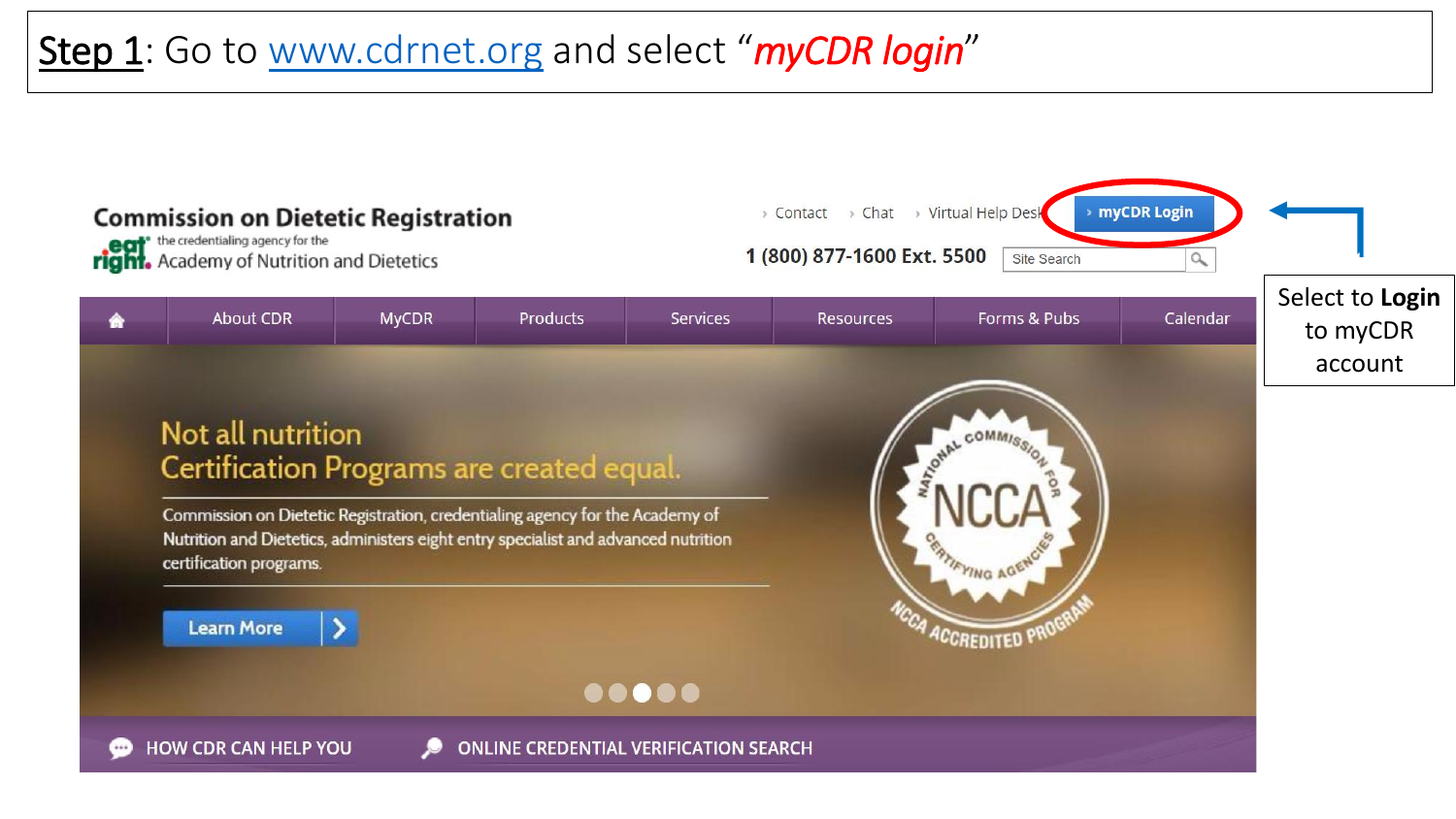# Step 2: Login to your myCDR account using your username & password



### **Helpful Tips:**

- Login information is the *same* as your Academy login.
- The username is typically your *ID number*. Start with the first number after R00's (ex. 456789)
- **Forgot** password? Select the forgot password link. Follow the appropriate prompt to either reset password or have the system email the login information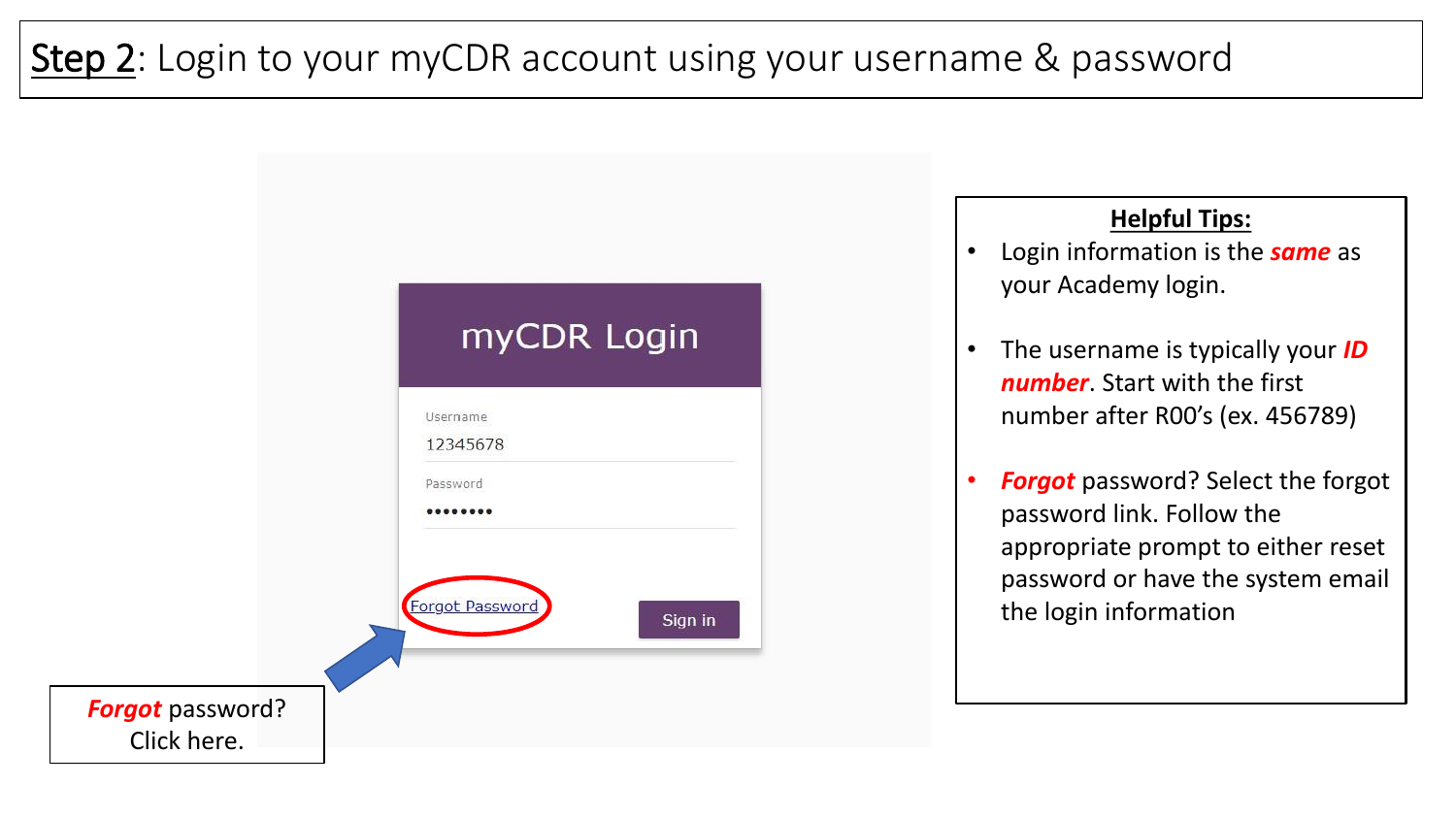# Step 3: Enter the Appeals Portal by selecting *"Submit or View Appeal"* from the from the left navigation pane.

|   | <b>Commission on Dietetic Registration</b><br>he credentialing agency for the<br><b>Academy of Nutrition and Dietetics</b> |                                                                                                                                                                                 |
|---|----------------------------------------------------------------------------------------------------------------------------|---------------------------------------------------------------------------------------------------------------------------------------------------------------------------------|
|   | Dashboard<br>H                                                                                                             | myCDR Credential Dashboard                                                                                                                                                      |
|   | l Hel<br><b>PDP</b>                                                                                                        | View PDP guide<br>View PDP Updates and                                                                                                                                          |
|   | Profile<br>ы                                                                                                               | Announcements                                                                                                                                                                   |
|   | Journal Quizzes<br>IH                                                                                                      | Select Credential<br><b>SELECT</b><br>Registered Dietitian Nutritionist or Registered Dietitian                                                                                 |
|   | IH<br><b>CDR Fees &amp; Invoices</b>                                                                                       | Professional Development Portfolio Status                                                                                                                                       |
|   | Apply for Specialist<br>H<br><b>Certification</b>                                                                          | Registered Dietitian Nutritionist or Registered Dietitian                                                                                                                       |
|   | Apply for Advanced<br>H<br><b>Practice Certification</b>                                                                   |                                                                                                                                                                                 |
|   | Apply for Obesity & Wt<br>n.<br>Mgt Certification                                                                          | Your five year recertification cycle: 03/20/2021 - 05/31/2026<br><b>Status</b><br><b>Submit a Learning Plan</b>                                                                 |
|   | <b>CDR ID Card</b><br>ы                                                                                                    | The first step is to submit a Learning Plan.<br>$\checkmark$ Approved                                                                                                           |
|   | <b>Message Center</b>                                                                                                      |                                                                                                                                                                                 |
|   | <b>In</b> Submit or View Appeal                                                                                            | 2 <sup>1</sup><br><b>Record your Activities</b>                                                                                                                                 |
|   | Æ<br>Certificate of Training                                                                                               | Once you've created your Learning Plan, you'll record the continuing<br>$\checkmark$<br><b>CPFU</b> recorded                                                                    |
| Э | Sign Out                                                                                                                   | education activities you've completed in the Activity Log.                                                                                                                      |
|   |                                                                                                                            | 3<br><b>Submit your Activity Log</b>                                                                                                                                            |
|   |                                                                                                                            | Don't forget to submit your Activity Log when you've completed the<br><b>Not submitted for approval</b><br>minimum CPE requirements. You'll submit the log to CDR for approval. |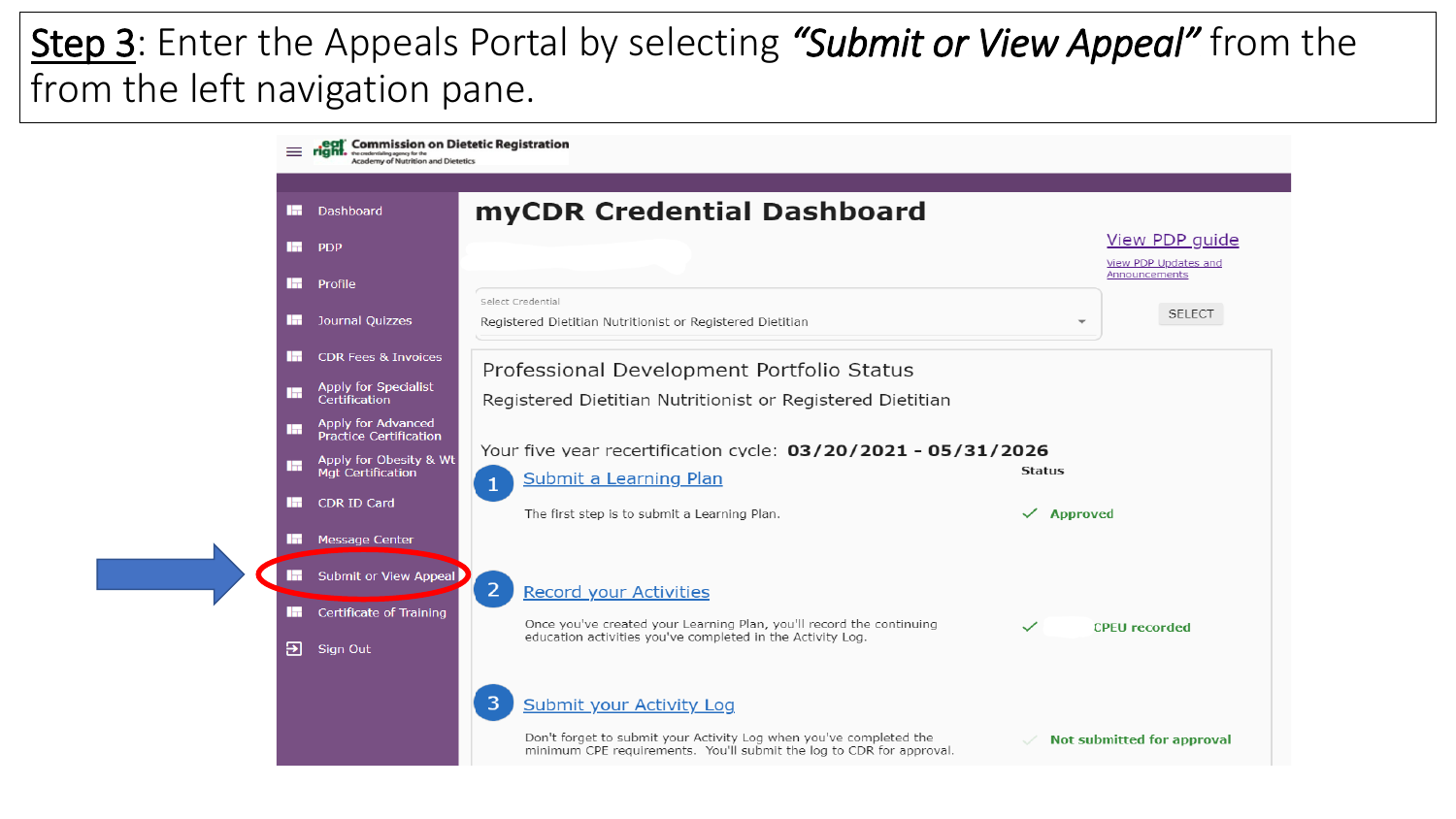# Step 4: Read the appeals instructions. Select the box to indicate that you have reviewed the instructions and wish to proceed. Press *"Continue."*



After receiving an adverse decision in writing from CDR regarding an appellant's registration, continuing education credits, or other appealable subject matter, an appellant may submit an appeal to the CDR Appeals Panel, who will consider it at the next regularly scheduled meeting. The Appeals Panel deliberates and decides on all appeals requests. This Panel meets once a month and appellants are notified by email if their request was granted or denied. All appeals are prepared and presented confidentially to the Panel; (names are redacted). Appellants are notified of the Panels decision via email within 3 - 5 business days.

| Appeal Document Deadline Date | <b>Appeal Meeting Date</b> |
|-------------------------------|----------------------------|
| February 2, 2022              | February 16, 2022          |
| March 2, 2022                 | March 16, 2022             |
| April 6, 2022                 | April 20, 2022             |
| May 4, 2022                   | May 18, 2022               |

When submitting an appeal, appellants will be required to select:

#### 1. Appeal type

- 1. Extension of PDP Deadline
- 2. Waiver of Registration Maintenance Fee
- 3. Waiver of the Registration Maintenance Late Fee
- 4. Other Will need to specify appeal request
- 2. Third-party supporting documentation
	- 1. Examples:
		- 1. Medical Letter from a doctor, medical records
		- 2. Legal Letter from a counselor, attorney, or legal representative
		- 3. Financial Tax documentation, documentation of government assistance
- 3. \$20 non-refundable appeals review fee\*.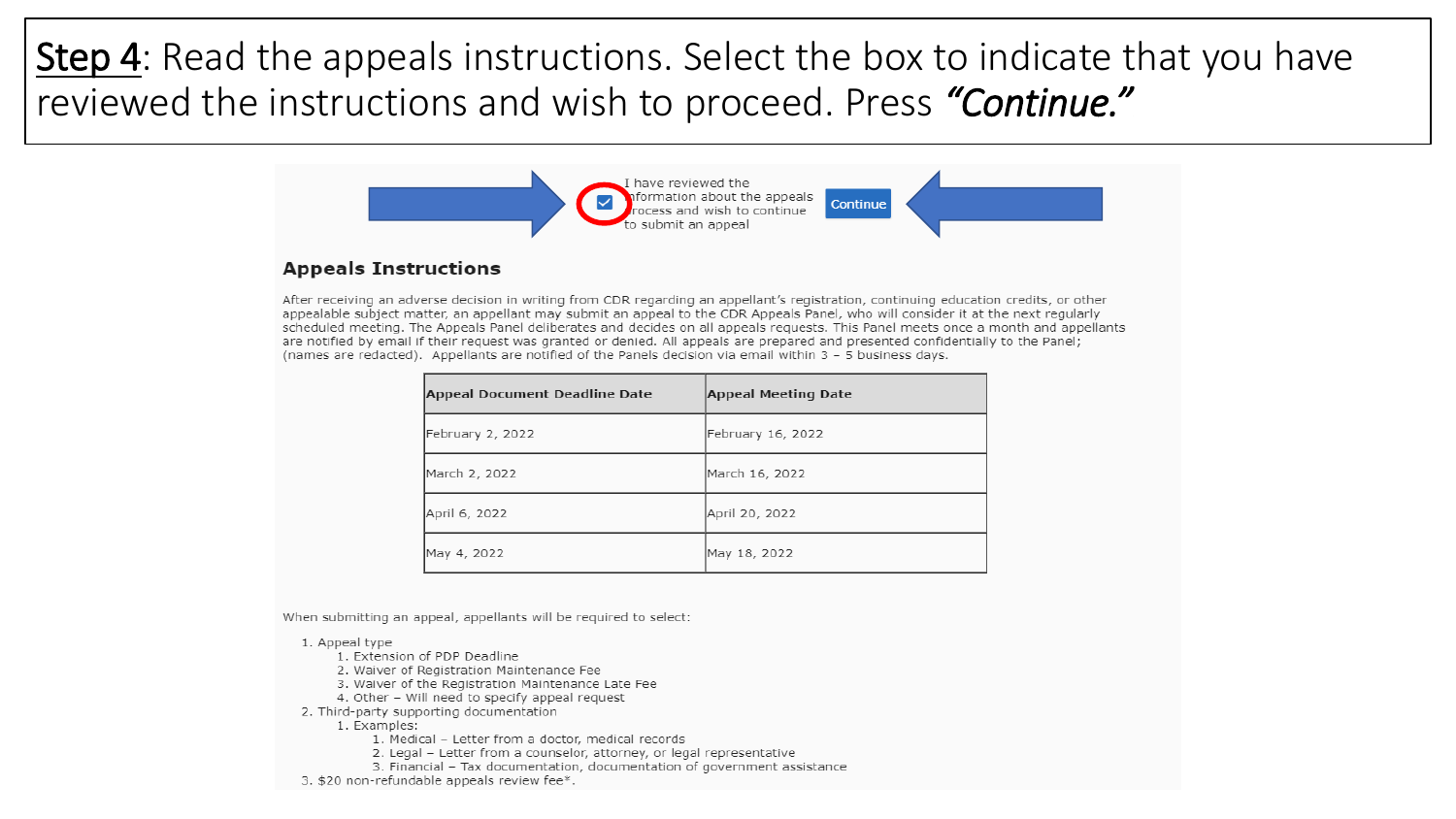# Step 5: To file a new appeal, select *"Add a new Appeal."*

| Extension of PDP Deadline<br>Open | Created   | Appeal Type | Request Date | Status |  |
|-----------------------------------|-----------|-------------|--------------|--------|--|
|                                   | 1/24/2022 |             |              |        |  |
|                                   |           |             |              |        |  |
|                                   |           |             |              |        |  |
|                                   |           |             |              |        |  |
|                                   |           |             |              |        |  |
|                                   |           |             |              |        |  |
|                                   |           |             |              |        |  |
|                                   |           |             |              |        |  |
|                                   |           |             |              |        |  |
|                                   |           |             |              |        |  |
|                                   |           |             |              |        |  |
|                                   |           |             |              |        |  |
|                                   |           |             |              |        |  |
|                                   |           |             |              |        |  |
|                                   |           |             |              |        |  |
|                                   |           |             |              |        |  |
|                                   |           |             |              |        |  |
|                                   |           |             |              |        |  |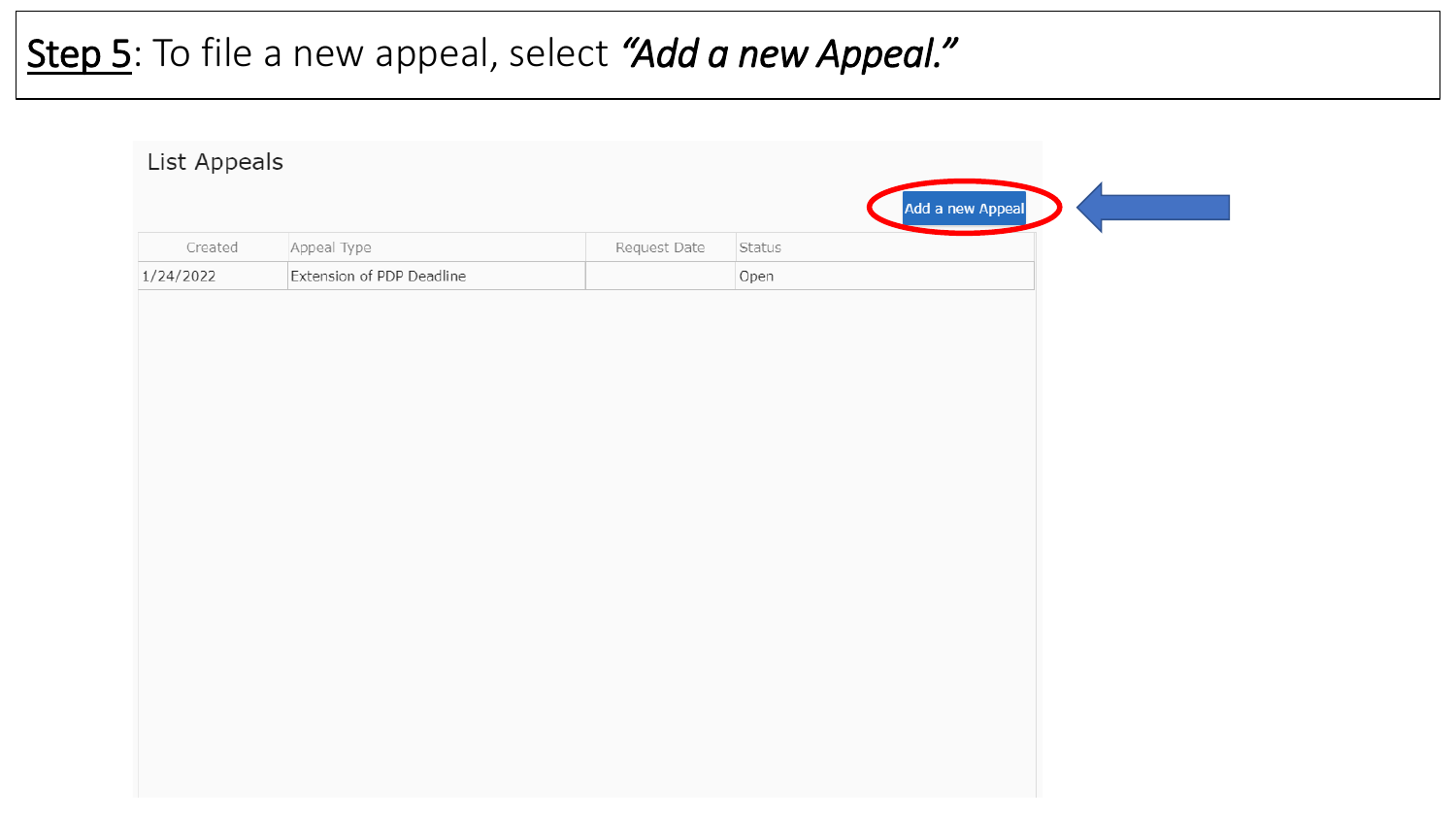# Step 6: Select credential from the drop-down list and write letter of appeal.



**Next**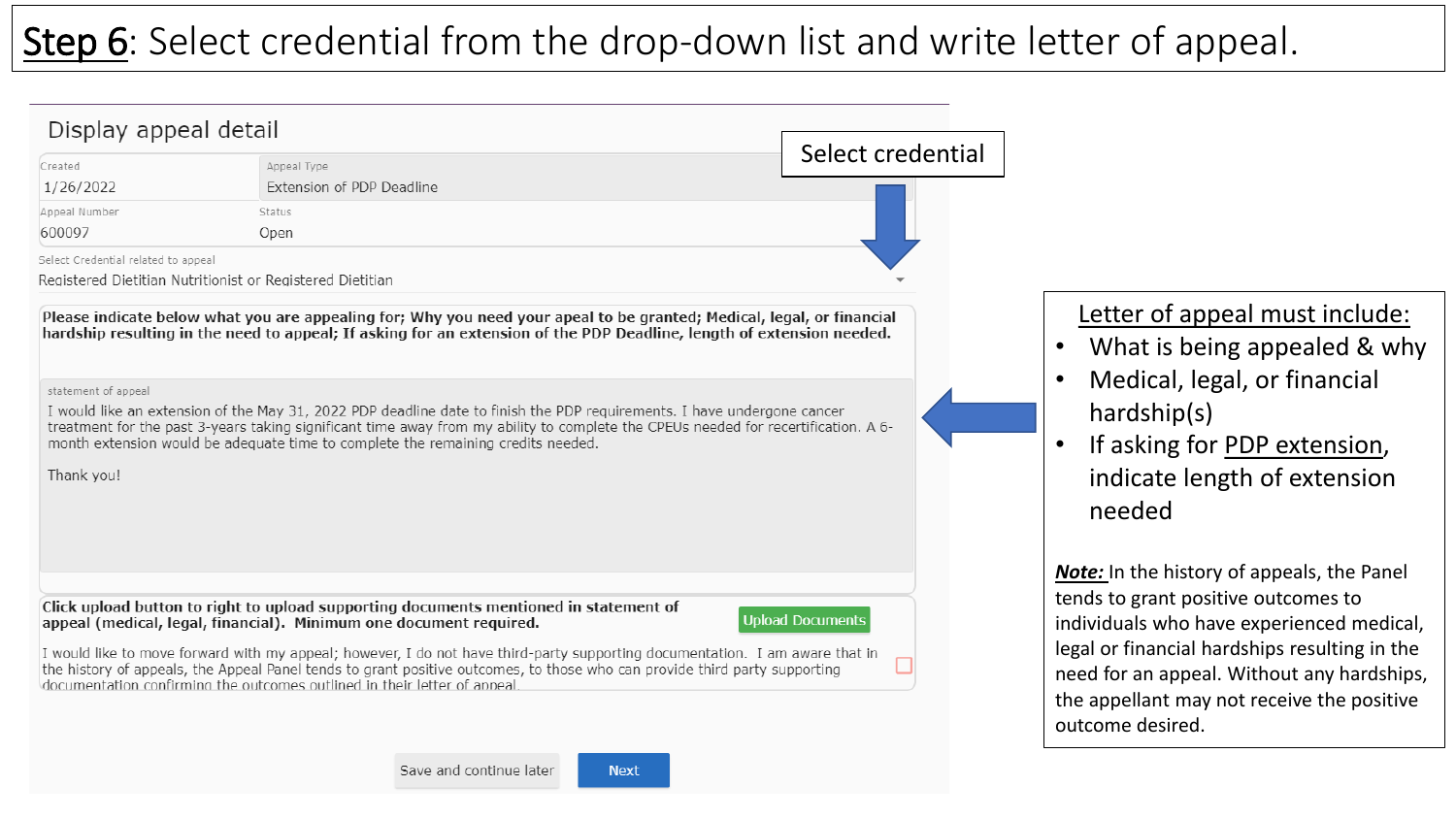# Step 7: Add third-party supporting documentation by selecting *"Upload Documents."*

### Display appeal detail

| Created                             | Appeal Type               |  |
|-------------------------------------|---------------------------|--|
| 1/26/2022                           | Extension of PDP Deadline |  |
| Appeal Number                       | Status                    |  |
| 600097                              | Open                      |  |
| Select Credential related to anneal |                           |  |

Registered Dietitian Nutritionist or Registered Dietitian

Please indicate below what you are appealing for; Why you need your apeal to be granted; Medical, legal, or financial hardship resulting in the need to appeal: If asking for an extension of the PDP Deadline, length of extension needed,

statement of appeal

Thank you!

I would like an extension of the May 31, 2022 PDP deadline date to finish the PDP requirements. I have undergone cancer treatment for the past 3-years taking significant time away from my ability to complete the CPEUs needed for recertification. A 6month extension would be adequate time to complete the remaining credits needed.

Click upload button to right to upload supporting documents mentioned in statement of appeal (medical, legal, financial). Minimum one document required.

I would like to move forward with my appeal; however, I do not have third-party supporting documentation. I am aware that in the history of appeals, the Appeal Panel tends to grant positive outcomes, to those who can provide third party supporting documentation confirming the outcomes outlined in their letter of anneal

Save and continue later

**Next** 

**Upload Documen** 

## **Third-party supporting documentation examples:**

- **Medical** medical records, letter from a medical professional
- **Legal** police records, letter from an attorney
- **Financial**  documentation of government assistance, tax records, documentation of unemployment

**Note**: In the history of appeals, the Panel tends to grant positive outcomes to those who can provide third-party documentation supporting all statements made in the letter of appeal. Without this documentation, the appellant may not receive the positive outcome desired.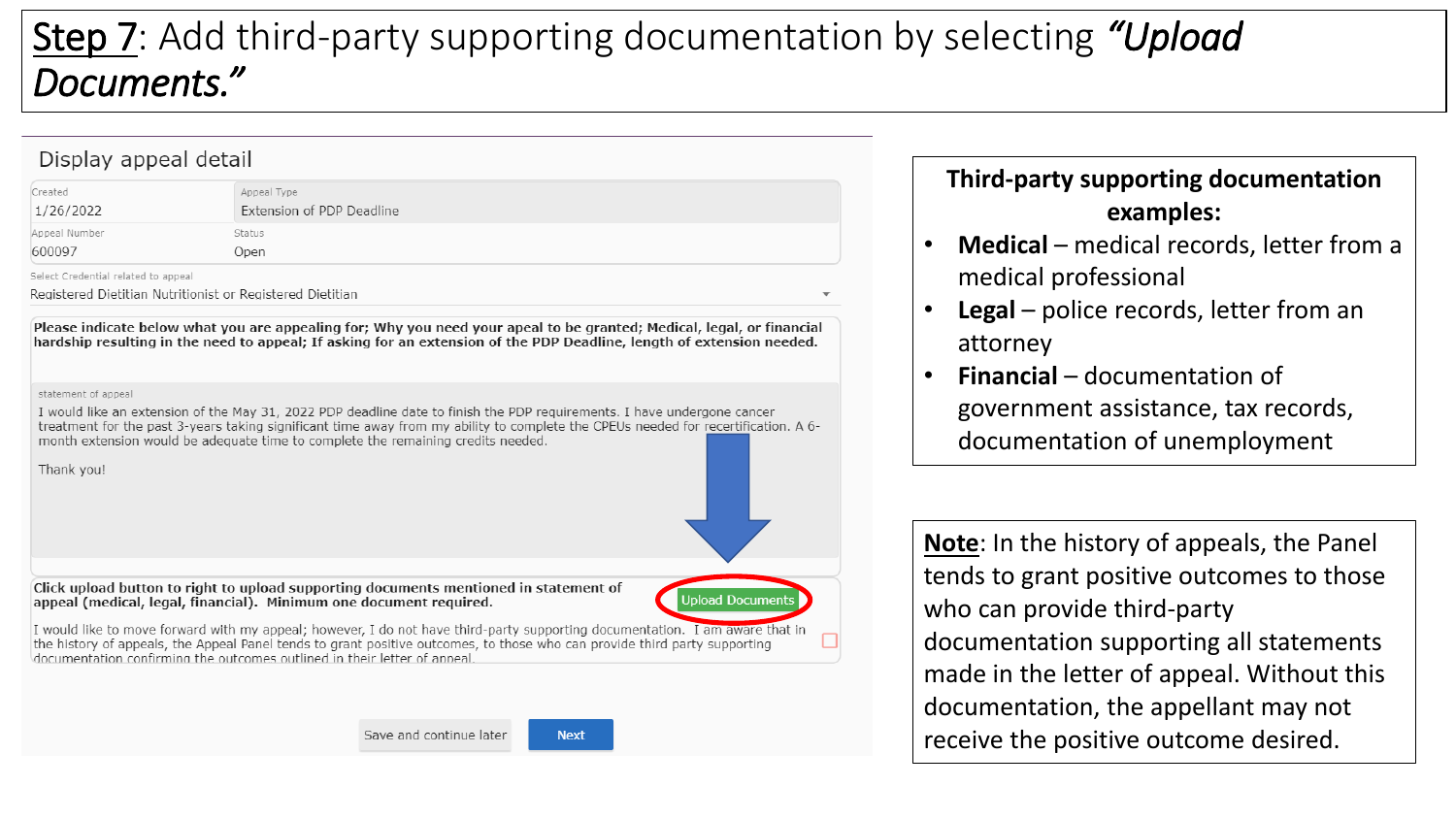# *No third-party supporting documentation?* Read the statement and select the box at the bottom of the page. Skip to Step 11.

#### Display appeal detail

| Created                             | Appeal Type               |
|-------------------------------------|---------------------------|
| 1/26/2022                           | Extension of PDP Deadline |
| Appeal Number                       | Status                    |
| 600097                              | Open                      |
| Select Credential related to appeal |                           |

Registered Dietitian Nutritionist or Registered Dietitian

Please indicate below what you are appealing for; Why you need your apeal to be granted; Medical, legal, or financial hardship resulting in the need to appeal: If asking for an extension of the PDP Deadline, length of extension needed,

statement of appeal

I would like an extension of the May 31, 2022 PDP deadline date to finish the PDP requirements. I have undergone cancer treatment for the past 3-years taking significant time away from my ability to complete the CPEUs needed for recertification. A 6month extension would be adequate time to complete the remaining credits needed.

Thank you!

Click upload button to right to upload supporting documents mentioned in statement of appeal (medical, legal, financial). Minimum one document required.

**Upload Documents** 

I would like to move forward with my appeal; however, I do not have third-party supporting documentation. I am aware that in the history of appeals, the Appeal Panel tends to grant positive outcomes, to those who can provide third party supporting documentation confirming the outcomes outlined in their letter of anneal

Save and continue later

**Next** 

**Note**: In the history of appeals, the Panel tends to grant positive outcomes to those who can provide third-party documentation supporting all statements made in the letter of appeal. Without this documentation, the appellant may not receive the positive outcome desired.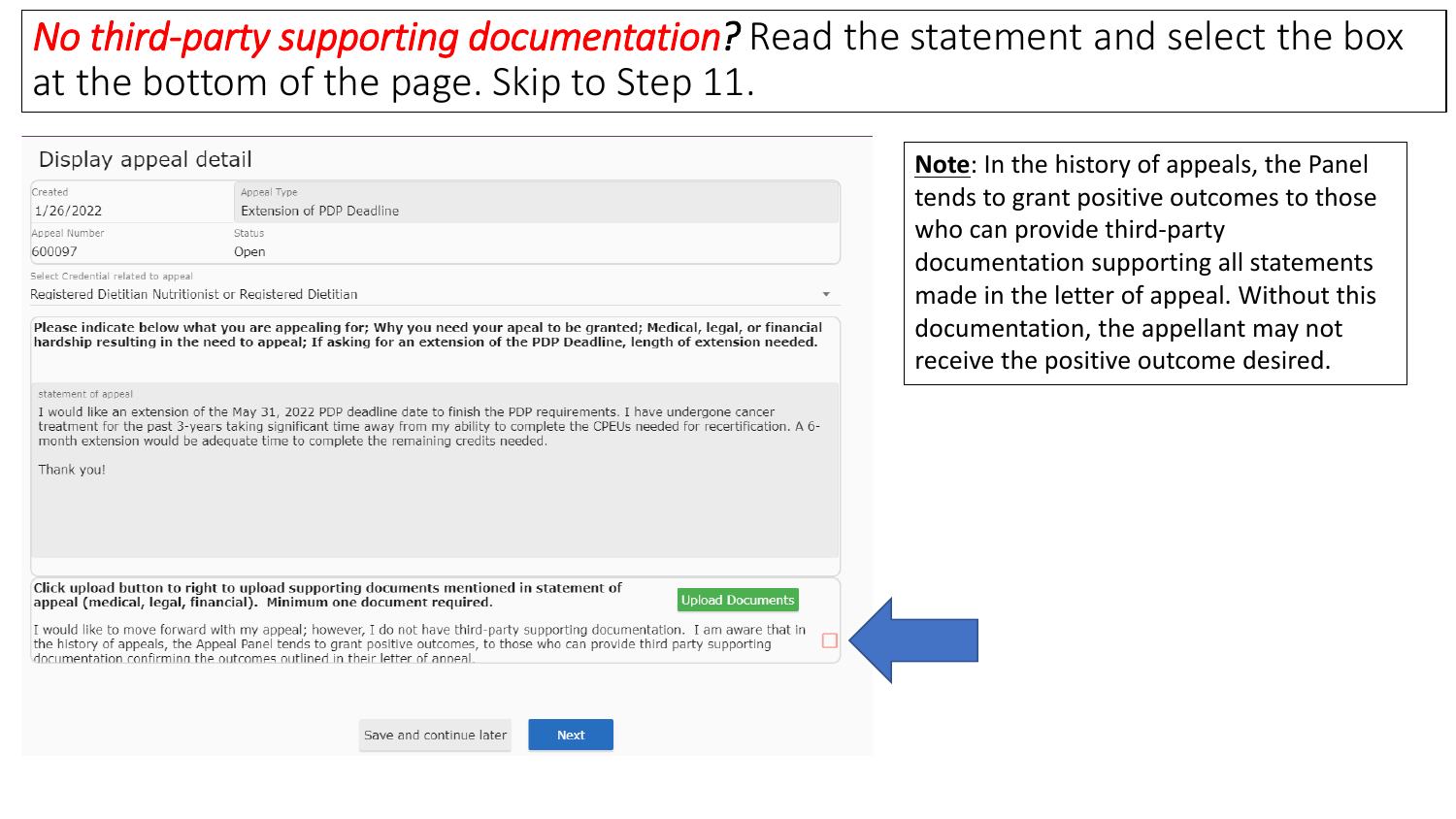

### **Third-party supporting documentation examples:**

- **Medical** medical records, letter from a medical professional
- **Legal** police records, letter from an attorney
- **Financial**  documentation of government assistance, tax records, documentation of unemployment

**Note**: In the history of appeals, the Panel tends to grant positive outcomes to those who can provide third-party documentation supporting all statements made in the letter of appeal. Without this documentation, the appellant may not receive the positive outcome desired.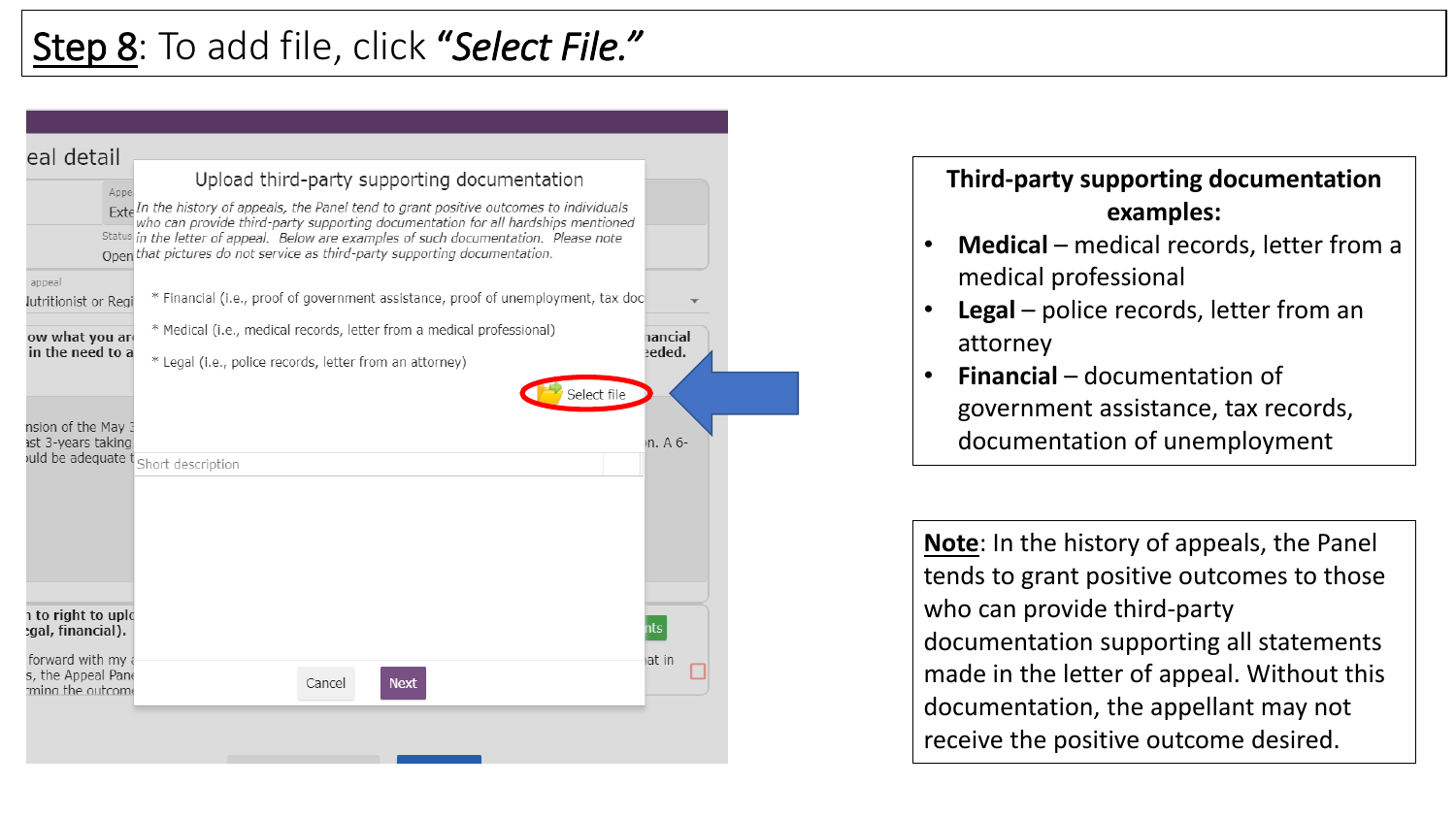# Step 9: Add the document with third-party documentation. Select "*Upload File.*"

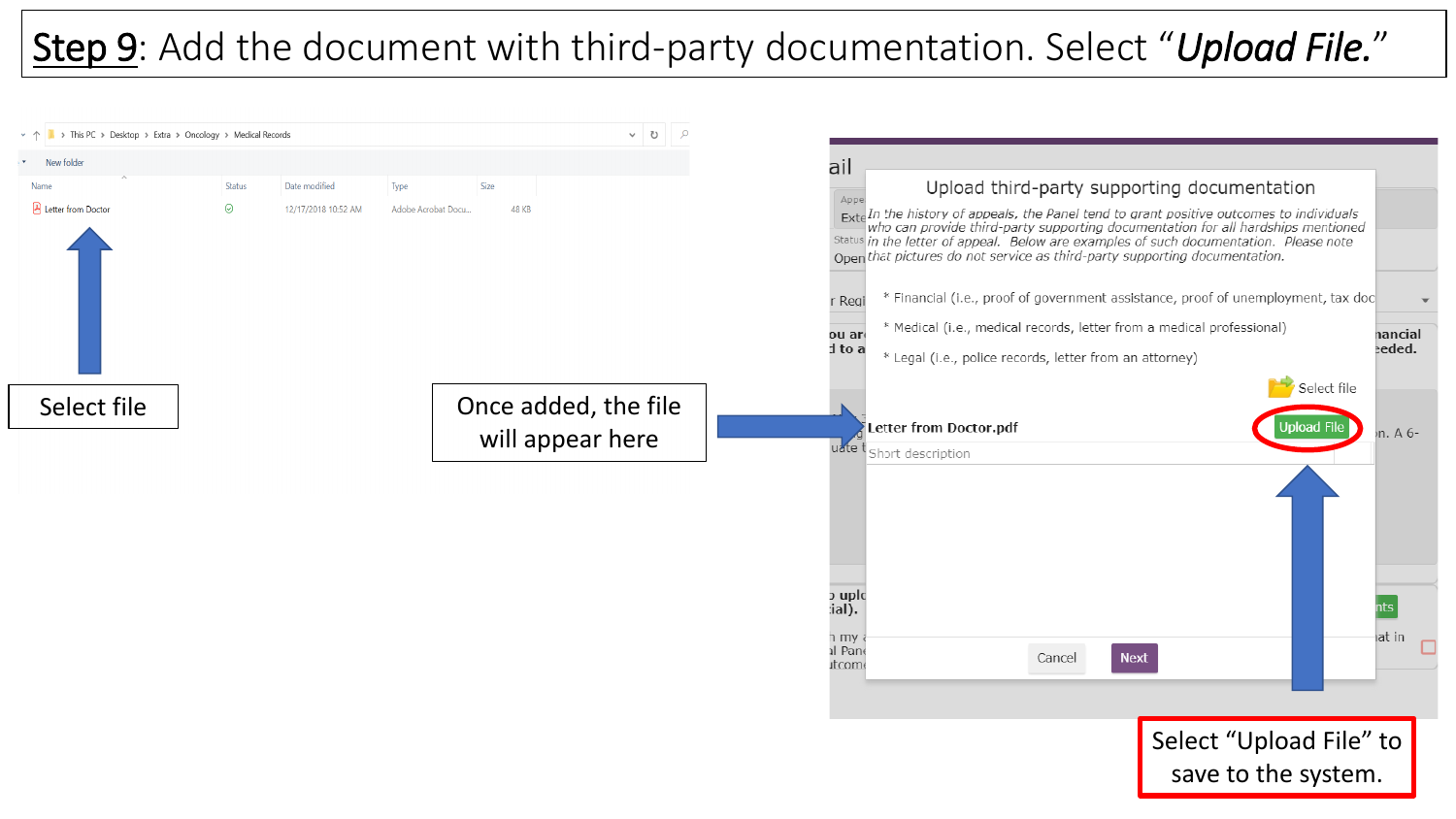# Step 10: Confirm all third-party supporting document file(s) have been uploaded. Once confirmed, select *"Next."*



delete, click on the red "x"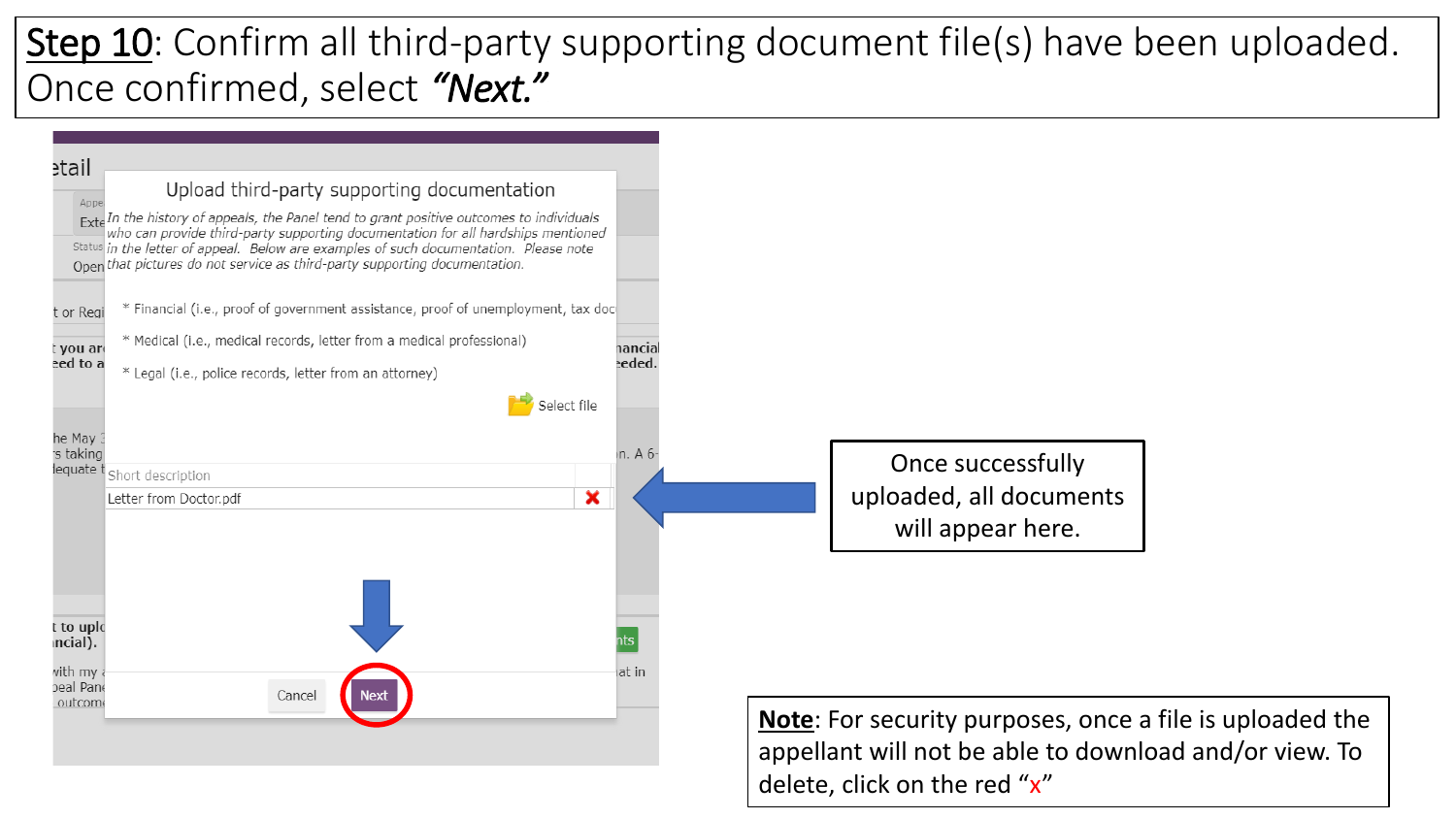OPTIONAL STEP: If requesting an extension, please upload any CPEUs completed within the 5 year cycle not already documented on the online Activity Log. Once documented, upload Activity Log + certificates of completion within appeal application. Once all documents are uploaded, select *"Next."* 

| stan                                                                                                                                                                                                                                  |                                                        |
|---------------------------------------------------------------------------------------------------------------------------------------------------------------------------------------------------------------------------------------|--------------------------------------------------------|
| Appeal Type                                                                                                                                                                                                                           |                                                        |
| Exte<br>Upload supporting PDP documents<br>Status                                                                                                                                                                                     |                                                        |
| Open Please provide documentation of any CPEUs completed during the 5-year cycle in<br>which you are requesting an extension. CPEU requirements re: 75 CPEUs for RDs,<br>50 CPEUs for DTRs, with at least ne ethics-related activity. | A paper Activity Log can be                            |
| t or Regi <sub>download paper Activity Log</sub>                                                                                                                                                                                      | downloaded by clicking                                 |
| hancial<br>t you are<br>* Step 1: Document any CPEUS completed during your 5-year cycle on the paper<br>eded.<br>eed to a                                                                                                             | here                                                   |
| * Step 2: Upload paper Activity Log                                                                                                                                                                                                   |                                                        |
| * Step 3: Upload certificates of completion and/or an agenda for all activites docu<br>he May 3<br>Select file<br>s taking                                                                                                            | File upload is the same<br>process as uploading third- |
| lequate                                                                                                                                                                                                                               | party supporting<br>documents (steps 8-10)             |
| Short description                                                                                                                                                                                                                     |                                                        |
|                                                                                                                                                                                                                                       |                                                        |
| t to uplc<br>ncial).<br>Cancel<br><b>Next</b>                                                                                                                                                                                         |                                                        |
| lat in<br>with mv a<br>peal Panel tends to grant positive outcomes, to those who can provide third party supporting<br>outcomes outlined in their letter of anneal.                                                                   |                                                        |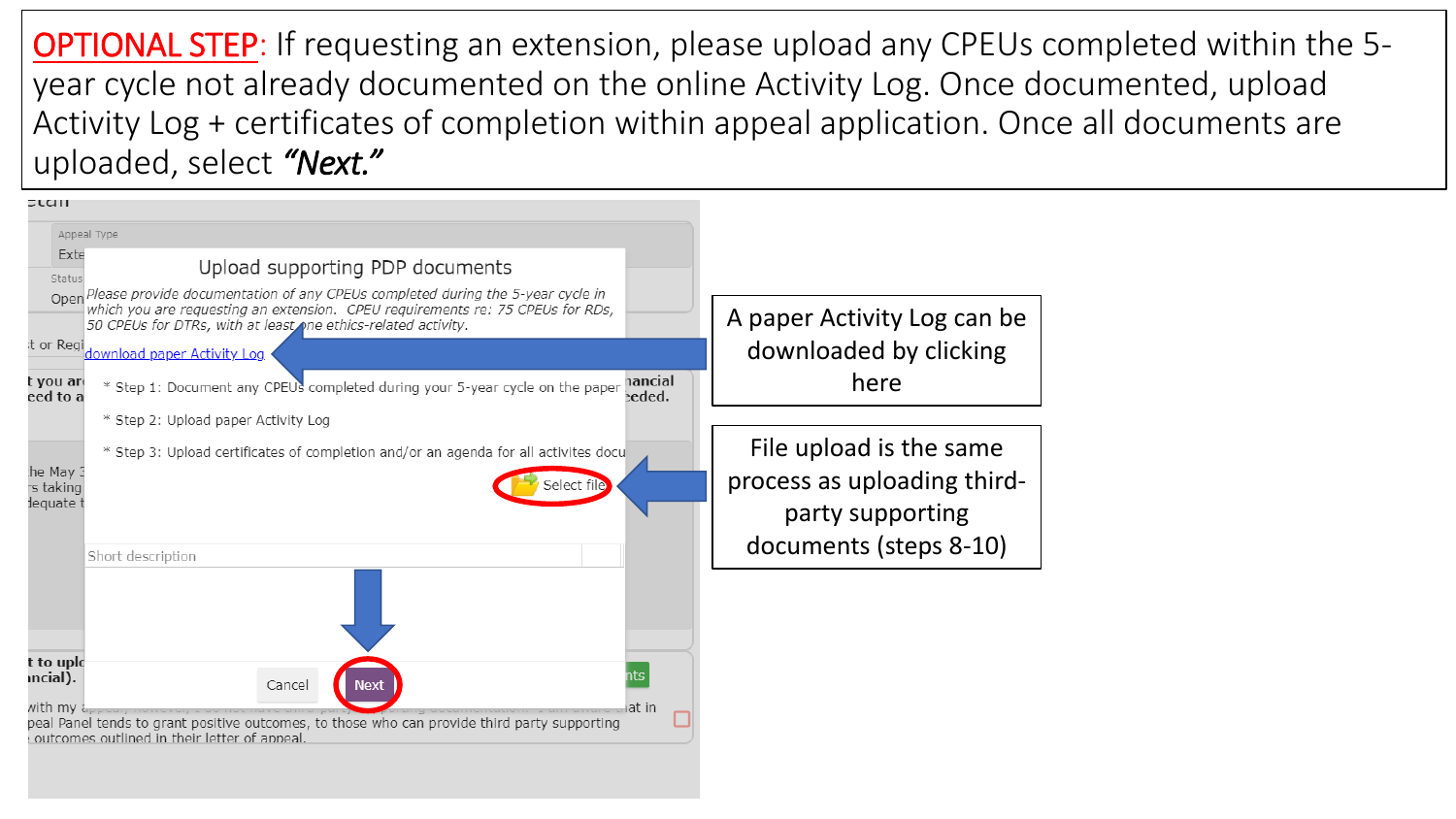# Step 11: Once all information and documentation is included in the appeal application, select *"Next."*

| Created                             | Appeal Type                                                                                                                                                                                                                                                   |
|-------------------------------------|---------------------------------------------------------------------------------------------------------------------------------------------------------------------------------------------------------------------------------------------------------------|
| 1/26/2022                           | Extension of PDP Deadline                                                                                                                                                                                                                                     |
| Appeal Number                       | Status                                                                                                                                                                                                                                                        |
| 600097                              | Open                                                                                                                                                                                                                                                          |
| Select Credential related to appeal |                                                                                                                                                                                                                                                               |
|                                     | Registered Dietitian Nutritionist or Registered Dietitian                                                                                                                                                                                                     |
| statement of appeal                 |                                                                                                                                                                                                                                                               |
|                                     | I would like an extension of the May 31, 2022 PDP deadline date to finish the PDP requirements. I have undergone cancer<br>treatment for the past 3-years taking significant time away from my ability to complete the CPEUs needed for recertification. A 6- |
|                                     |                                                                                                                                                                                                                                                               |
|                                     | month extension would be adequate time to complete the remaining credits needed.                                                                                                                                                                              |
| Thank you!                          |                                                                                                                                                                                                                                                               |
|                                     |                                                                                                                                                                                                                                                               |
|                                     |                                                                                                                                                                                                                                                               |
|                                     |                                                                                                                                                                                                                                                               |
|                                     |                                                                                                                                                                                                                                                               |
|                                     | Click upload button to right to upload supporting documents mentioned in statement of<br><b>Upload Documents</b><br>appeal (medical, legal, financial). Minimum one document required.                                                                        |
|                                     | I would like to move forward with my appeal; however, I do not have third-party supporting documentation. I am aware that in<br>the history of appeals, the Appeal Panel tends to grant positive outcomes, to those who can provide third party supporting    |
|                                     | documentation confirming the outcomes outlined in their letter of appeal.                                                                                                                                                                                     |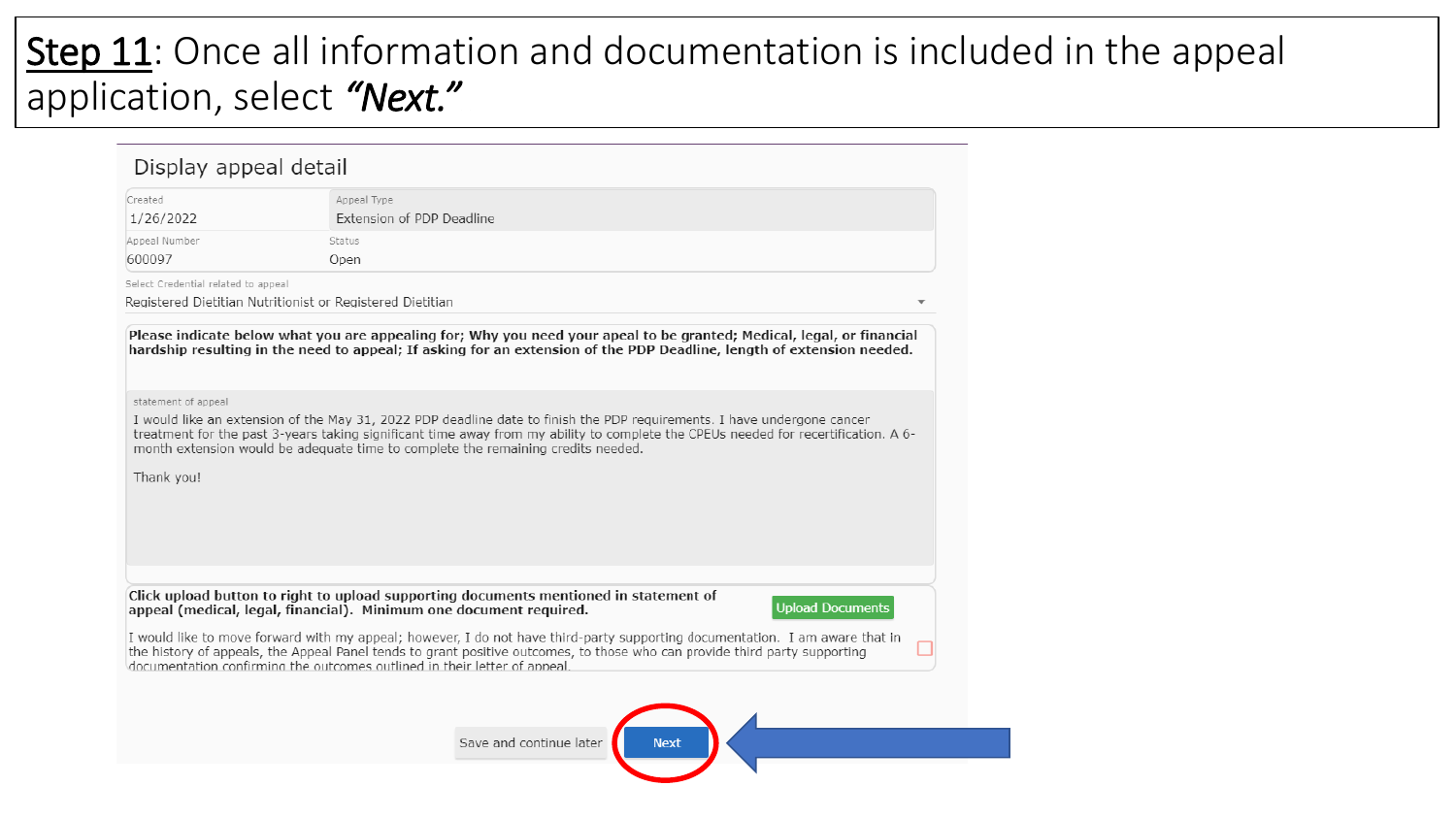# Step 12: Pay the \$20 Appeals Review Fee by selecting *"Pay Appeal Fee."* Enter credit card information and select *"Pay \$20.00."*

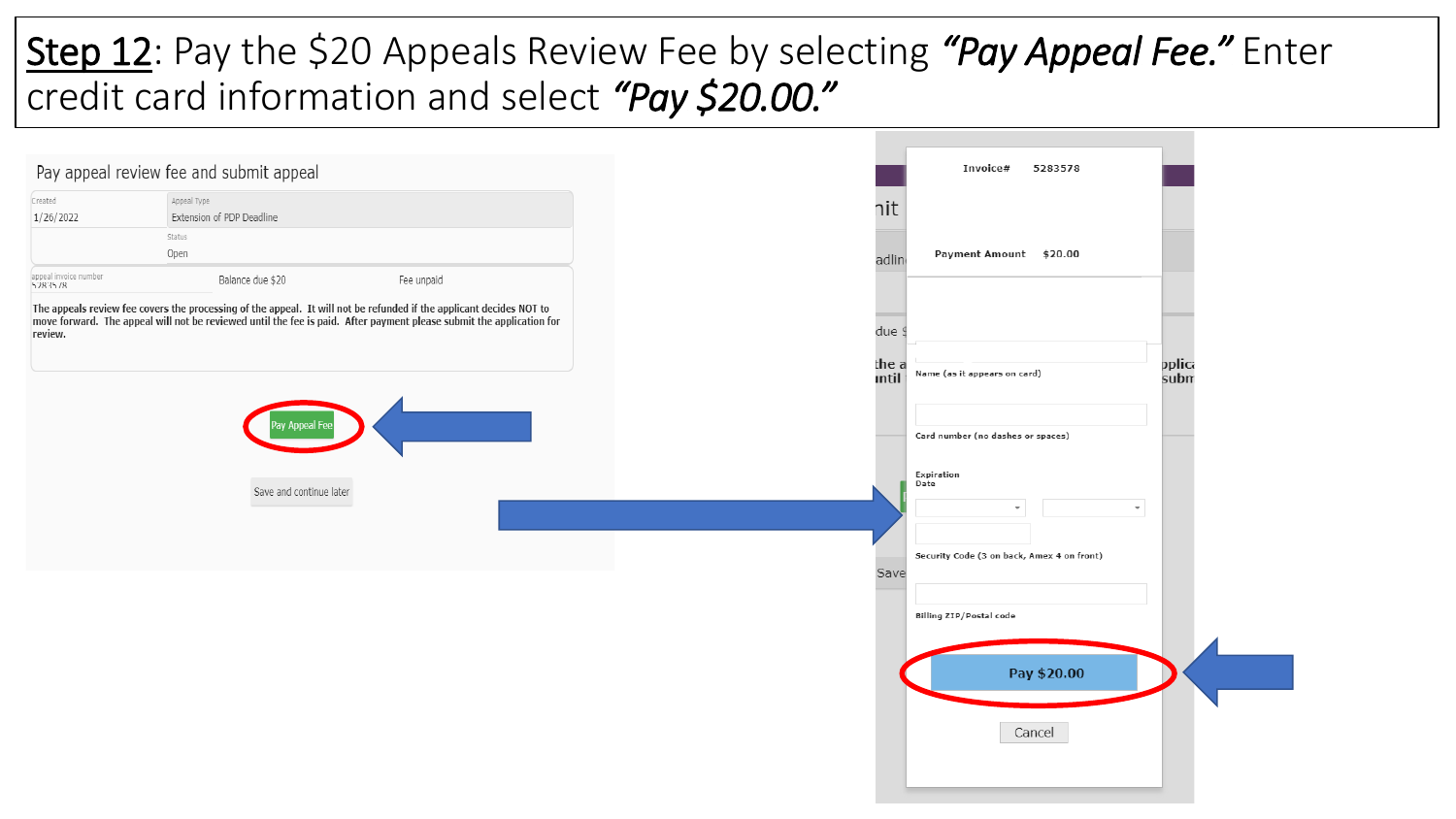# Step 13: Once the payment is processed, select "*Submit Appeal for review."*

| Pay appeal review fee and submit appeal |                                                 |                                                  |  |
|-----------------------------------------|-------------------------------------------------|--------------------------------------------------|--|
| Created<br>1/26/2022                    | Appeal Type<br><b>Extension of PDP Deadline</b> |                                                  |  |
|                                         | <b>Status</b><br>Open                           |                                                  |  |
| appeal invoice number<br>5256581        | Balance due \$0                                 | Fee Paid                                         |  |
|                                         |                                                 |                                                  |  |
|                                         |                                                 | Save and continue later Submit Appeal for review |  |
|                                         |                                                 |                                                  |  |

**Note:** The appellant will receive email confirmation once approved to move forward to the Panel and/or if additional information is needed for the appeal.